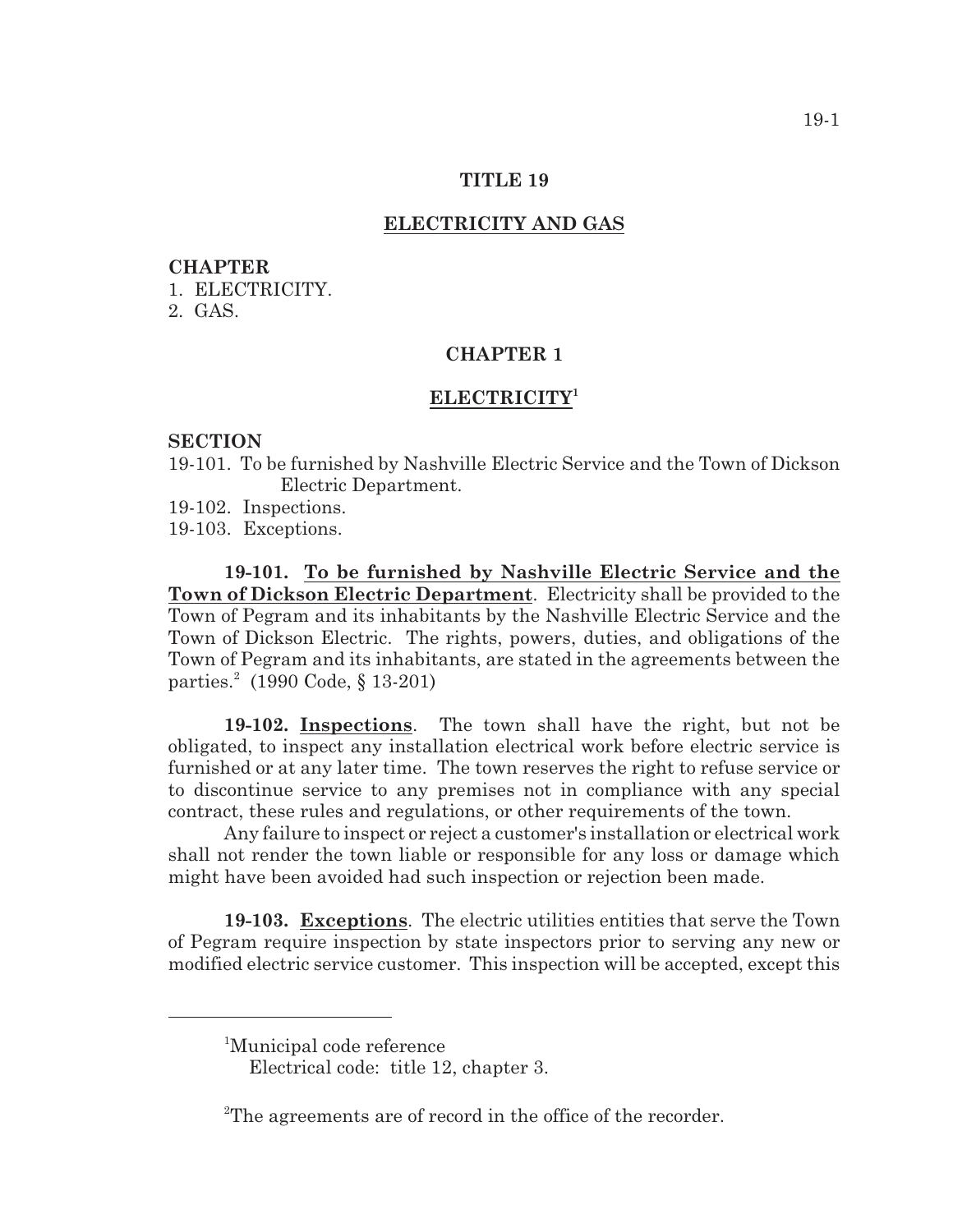exception will not prevent the Town of Pegram from requiring electrical inspection for safety and enforcement of companion codes, if required.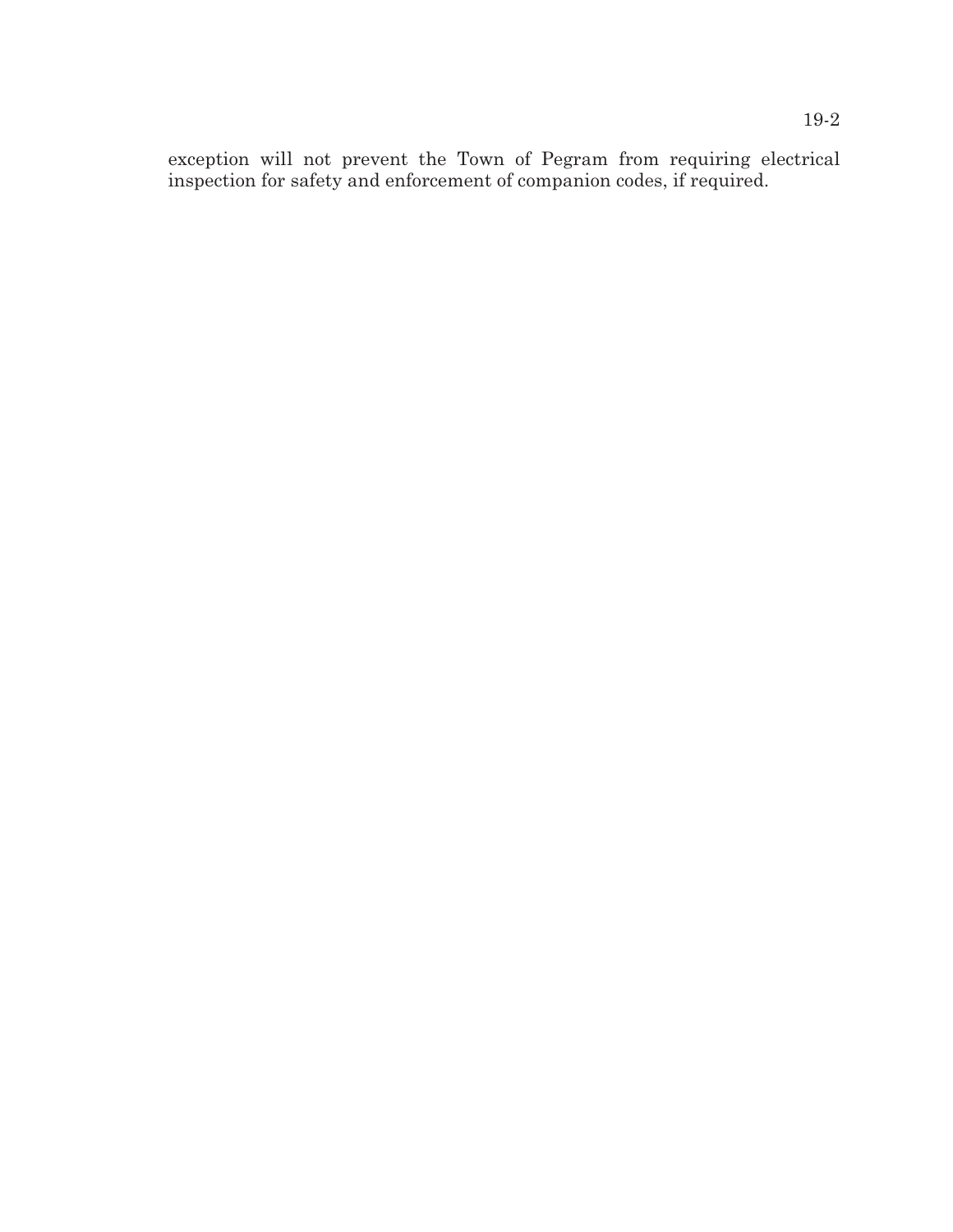### **CHAPTER 2**

# $GAS<sup>1</sup>$

### **SECTION**

- 19-201. Application and scope.
- 19-202. Definitions.
- 19-203. Application and contract for service.
- 19-204. Service charges for temporary service.
- 19-205. Connection charges.
- 19-206. Gas main extensions.
- 19-207. Gas main extension variances.
- 19-208. Meters.
- 19-209. Multiple services through a single meter.
- 19-210. Customer billing and payment policy.
- 19-211. Termination or refusal of service.
- 19-212. Termination of service by customer.
- 19-213. Access to customer's premises.
- 19-214. Inspections.
- 19-215. Customer's responsibility for system's property.
- 19-216. Customer's responsibility for violations.
- 19-217. Supply and resale of gas.
- 19-218. Unauthorized use of or interference with gas supply.
- 19-219. Damages to property due to gas pressure.
- 19-220. Liability for cutoff failures.
- 19-221. Restricted use of gas.
- 19-222. Interruption of service.
- 19-223. Schedule of rates.

**19-201. Application and scope**. The provisions of this chapter are a part of all contracts for receiving gas service from the town and shall apply whether the service is based upon contract, agreement, signed application, or otherwise. (1990 Code, § 13-301)

**19-202. Definitions**. (1) "Customer" means any person, firm, or corporation who receives gas service from the town under either an express or implied contract.

<sup>&</sup>lt;sup>1</sup>Municipal code reference

Gas code: title 12, chapter 4.

Franchise granted to Greater Dickson as Authority by Ord. #1992-4, March, 1992 available in the office of the city recorder.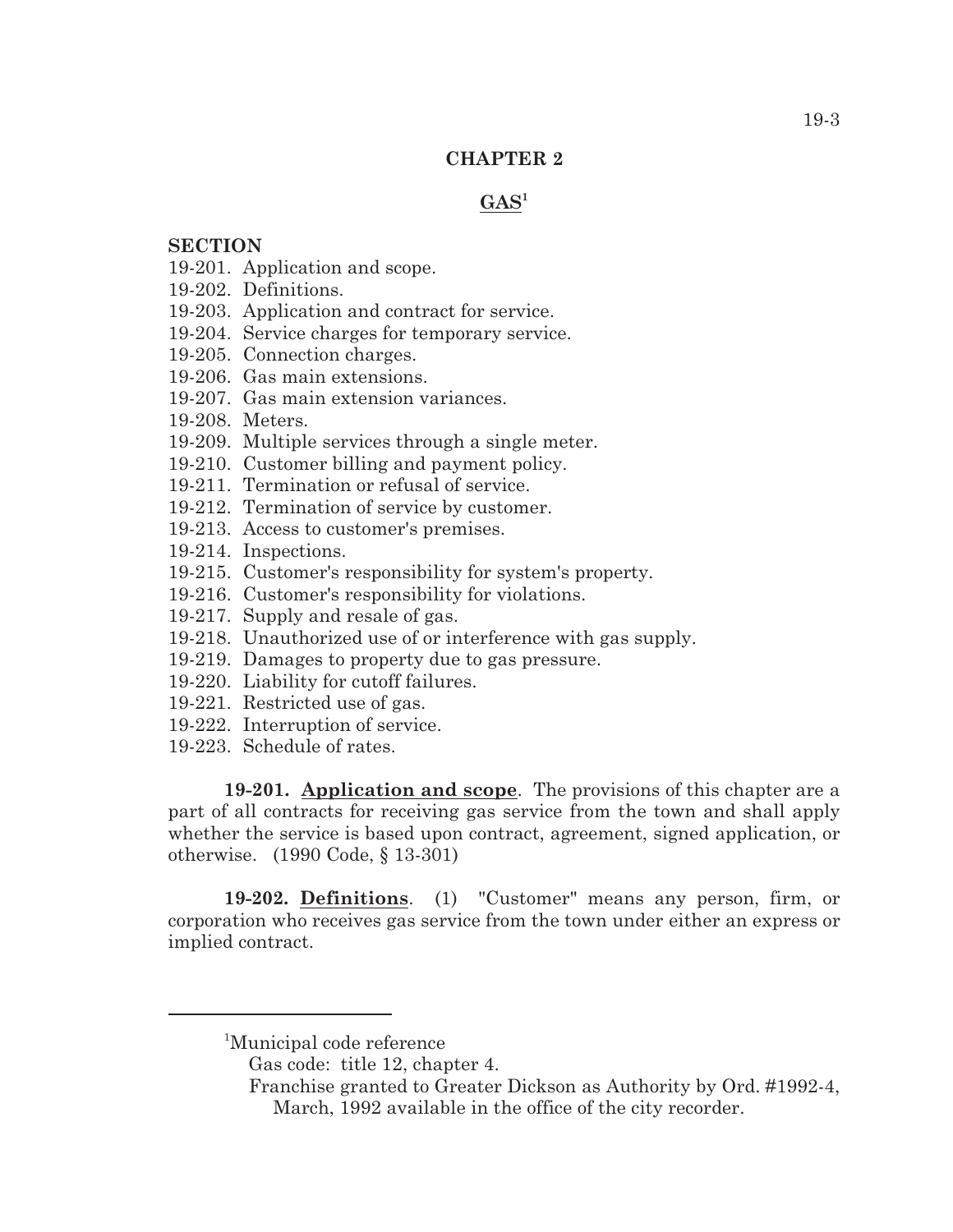(2) "Service line" shall consist of the pipe line extending from any gas main of the town to private property.

Where a meter and meter box are located on private property, the service line shall be construed to include the pipe line extending from the town's gas main to and including the meter and meter box.

(3) "Dwelling" means any single structure, with auxiliary buildings, occupied by one or more persons or households for residential purposes.

(4) "Premise" means any structure or group of structures operated as a single business or enterprise, provided, however, the term "premise" shall not include more than one (1) dwelling. (1990 Code, § 13-302)

**19-203. Application and contract for service**. Each prospective customer desiring gas service will be required to sign a standard form contract and pay a service deposit as prescribed by the board of mayor and aldermen before service is supplied. The service deposit shall be refundable if and only if the town cannot supply service in accordance with the terms of this chapter. If, for any reason, a customer, after signing a contract for service, does not take such service by reason of not occupying the premises or otherwise, he shall reimburse the town for the expense incurred by reason of its endeavor to furnish the service.

The receipt of a prospective customer's application for service, regardless of whether or not accompanied by a deposit, shall not obligate the town to render the service applied for. If the service applied for cannot be supplied in accordance with the provisions of this chapter and general practice, the liability of the town to the applicant shall be limited to the return of any deposit made by such applicant. (1990 Code, § 13-303)

**19-204. Service charges for temporary service**. Customers requiring temporary service shall pay all costs for connection and disconnection incidental to the supplying and removing of service in addition to the regular charge for gas service. (1990 Code, § 13-304)

**19-205. Connection charges**. Service lines will be laid by the town from its mains to the property line at the expense of the applicant for service. The location of such lines will be determined by the town.

Before a new gas service line will be laid by the town, the applicant shall make a nonrefundable connection charge as prescribed by the board of mayor and aldermen.

When a service line is completed, the town shall be responsible for the maintenance and upkeep of such service line from the main to and including the meter and meter box, and such portion of the service line shall belong to the town. The remaining portion of the service line beyond the meter box shall belong to and be the responsibility of the customer. (1990 Code, § 13-305)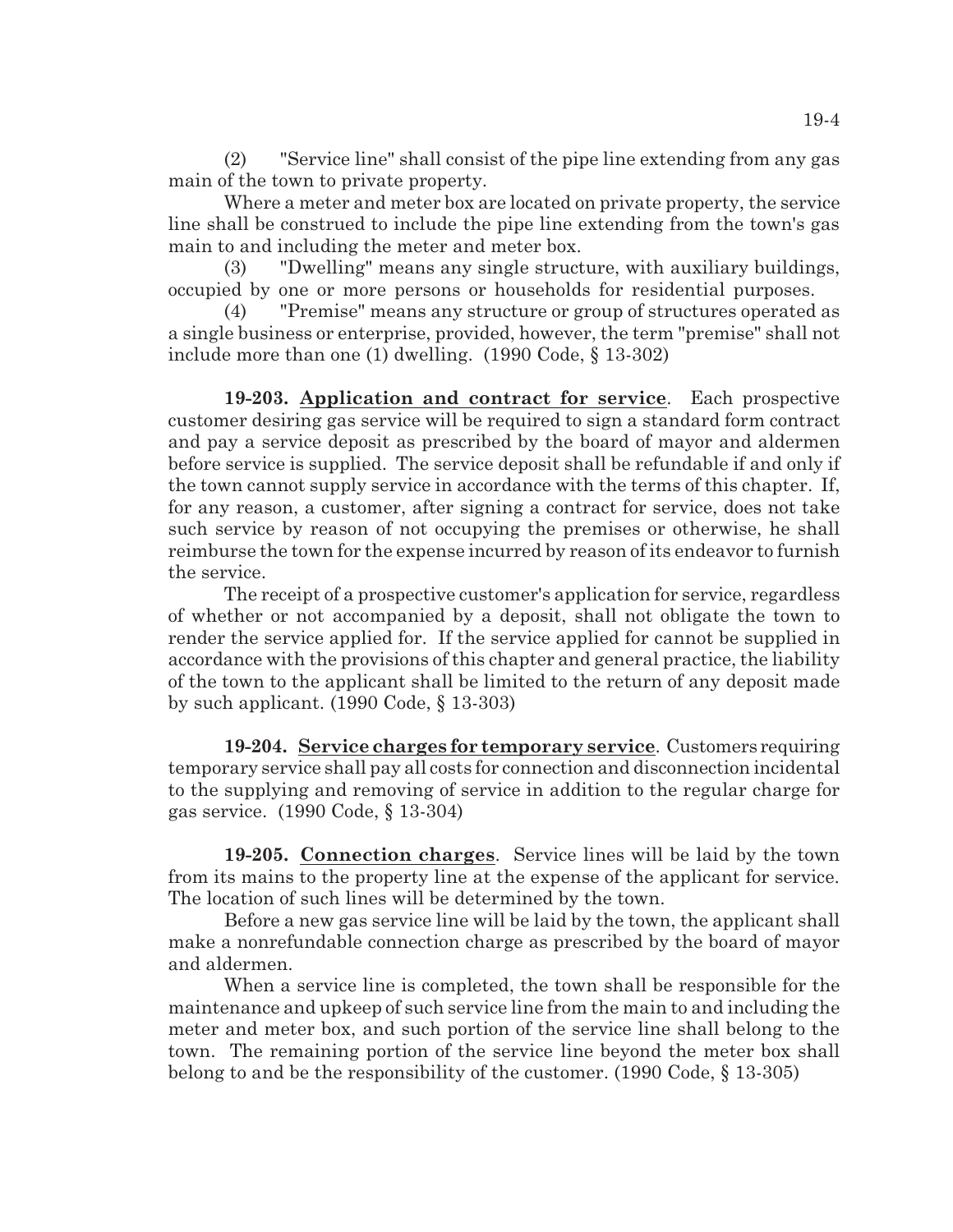**19-206. Gas main extensions**. Persons desiring gas main extensions must pay all of the cost of making such extensions. All such extensions shall be installed either by municipal forces or by other forces working directly under the supervision of the town in accordance with plans and specifications prepared by an engineer registered with the State of Tennessee.

Upon completion of such extensions and their approval by the town, such gas mains shall become the property of the town. The persons paying the cost of constructing such mains shall execute any written instruments requested by the town to provide evidence of the town's title to such mains. In consideration of such mains being transferred to it, the town shall incorporate the mains as an integral part of the municipal gas system and shall furnish gas service therefrom in accordance with these rules and regulations. (1990 Code, § 13-306)

**19-207. Gas main extension variances**. Whenever the board of mayor and aldermen is of the opinion that it is to the best interest of the town and its inhabitants to construct a gas main extension without requiring strict compliance with the preceding section, such extension may be constructed upon such terms and conditions as shall be approved by the board of mayor and aldermen.

The authority to make gas main extensions under the preceding section is permissive only and nothing contained therein shall be construed as requiring the town to make such extensions or to furnish service to any person or persons. (1990 Code, § 13-307)

**19-208. Meters**. All meters shall be installed, tested, repaired, and removed only by the town.

No one shall do anything which will in any way interfere with or prevent the operation of a meter. No one shall tamper with or work on a gas meter without the written permission of the town. No one shall install any pipe or other device which will cause gas to pass through or around a meter without the passage of such gas being registered fully by the meter. (1990 Code, § 13-308)

**19-209. Multiple services through a single meter**. No customer shall supply gas service to more than one dwelling or premise from a single service line and meter without first obtaining the written permission of the town.

Where the town allows more than one dwelling or premise to be served through a single service line and meter, the amount of gas used by all the dwellings and premises served through a single service line and meter shall be allocated to each separate dwelling or premise served. The gas and charges for each such dwelling or premise thus served shall be computed just as if each such dwelling or premise had received through a separately metered service the amount of gas so allocated to it, such computation to be made at the town's applicable gas schedule, including the provisions as to minimum bills. The separate charges for each dwelling or premise served through a single service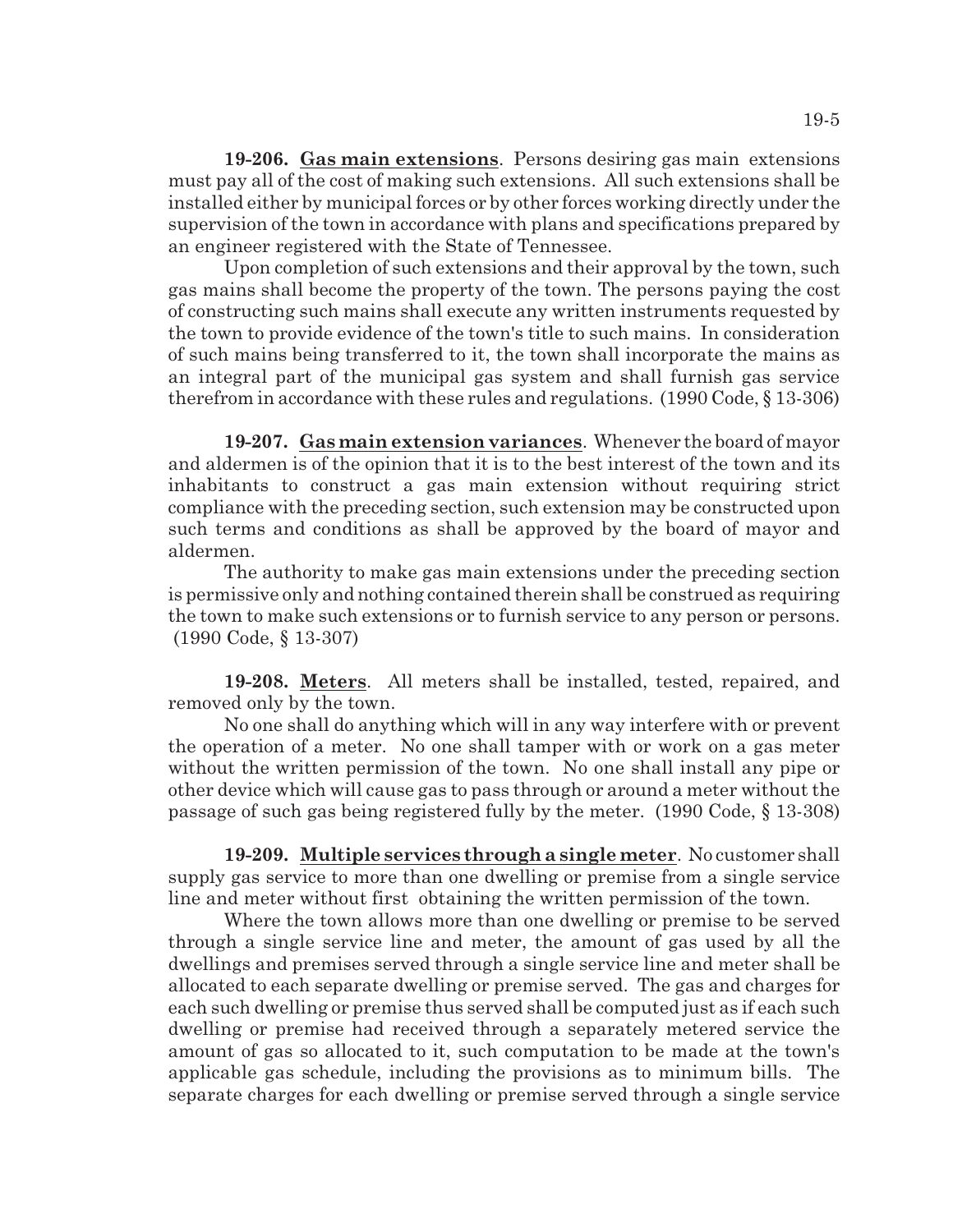line and meter shall then be added together, and the sum thereof shall be billed to the customer in whose name the service is supplied. (1990 Code, § 13-309)

**19-210. Customer billing and payment policy**. Gas bills shall be rendered monthly and shall designate a standard net payment period for all members of not less than fifteen (15) days after the date of the bill. Failure to receive a bill will not release a customer from payment obligation. There is established for all members a late payment charge as prescribed by the board of mayor and aldermen for any portion of the bill paid after the net payment period.

Payment must be received in the gas department no later than 4:30 P.M. on the due date. If the due date falls on Saturday, Sunday, or a holiday net payment will be accepted if paid on the next business day no later than 4:30 P.M.

If a meter fails to register properly, or if a meter is removed to be tested or repaired, or if gas is received other than through a meter, the town reserves the right to render an estimated bill based on the best information available. (1990 Code, § 13-310)

**19-211. Termination or refusal of service**. (1) Basis of termination or refusal. The town shall have the right to discontinue gas service or to refuse to connect service for a violation of, or a failure to comply with, any of the following:

(a) These rules and regulations, including the nonpayment of bills.

(b) The customer's application for service.

(c) The customer's contract for service.

Such right to discontinue service shall apply to all gas services received through collective single connections or services, even though more than one (1) customer or tenant is furnished services therefrom, and even though the delinquency or violation is limited to only one such customer or tenant.

(2) Termination of service. Reasonable written notice shall be given to the customer before termination of gas service according to the following terms and conditions:

(a) Written notice of termination (cut-off) shall be given to the customer at least five (5) days prior to the scheduled date of termination. The cut-off notice shall specify the reason for the cutoff and

- (i) The amount due, including other charges.
- (ii) The last date to avoid service termination.

(iii) Notification of the customer's right to a hearing prior to service termination, and, in the case of nonpayment of bills, of the availability of special counseling for emergency and hardship cases.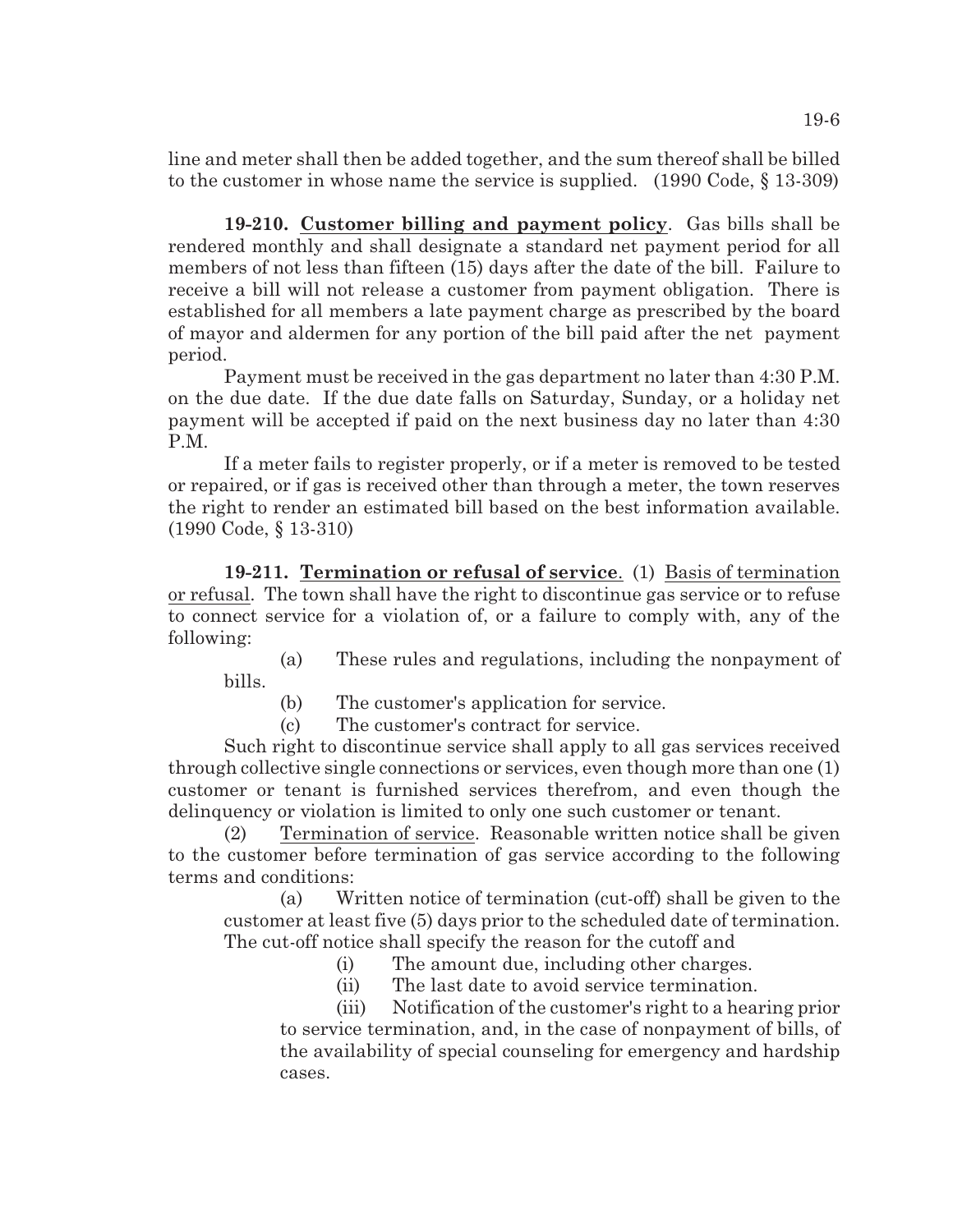(b) In the case of termination for nonpayment of bill, the employee carrying out the termination procedure will attempt before disconnecting service to contact the customer at the premises in a final effort to collect payment and avoid termination. If a customer is not at home, service may be left connected for one (1) additional day and a further notice left at a location conspicuous to the customer.

(c) Hearings for service termination, including for nonpayment of bills, will be held by appointment at the company office between the hours of 8:00 A.M. and 4:30 P.M. on any business day, or by special request and appointment a hearing may be scheduled outside those hours.

(d) Termination will not be made on any preceding day when the gas department is scheduled to be closed.

(e) If a customer does not request a hearing, or, in the case of nonpayment of a bill, does not make payment of the bill, or does not otherwise correct the problem that resulted in the notice of termination in a manner satisfactory to the gas department, the same shall proceed on schedule with service termination.

(f) Service termination for any reason shall be reconnected only after the payment of all charges due or satisfactory arrangements for payment have been made or the correction of the problem that resulted in the termination of service in a manner satisfactory to the gas department, plus the payment of a reconnection charge as prescribed by the board of mayor and aldermen if the reconnection is made during regular business hours, or the regular charge plus an add-on charge if the reconnection is made after regular business hours. (1990 Code, § 13-311)

**19-212. Termination of service by customer**. Customers who have fulfilled their contract terms and wish to discontinue service must give at least three (3) days written notice to that effect unless the contract specifies otherwise. Notice to discontinue service prior to the expiration of a contract term will not relieve the customer from any minimum or guaranteed payment under such contract or applicable rate schedule.

When service is being furnished to an occupant of premises under a contract not in the occupant's name, the town reserves the right to impose the following conditions on the right of the customer to discontinue service under such a contract:

(1) Written notice of the customer's desire for such service to be discontinued may be required; and the town shall have the right to continue such service for a period of not to exceed ten (10) days after receipt of such written notice, during which time the customer shall be responsible for all charges for such service. If the town should continue service after such ten (10) day period subsequent to the receipt of the customer's written notice to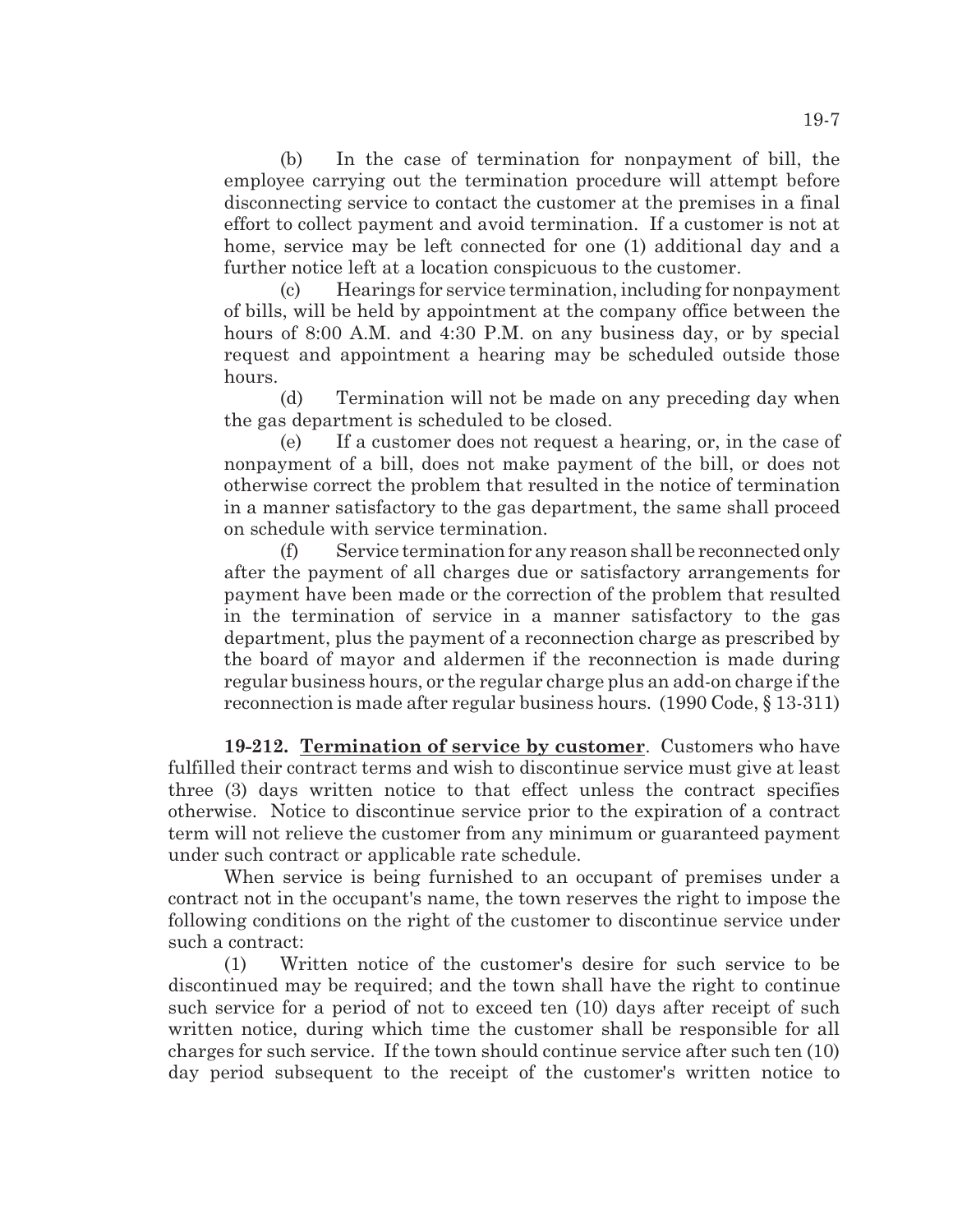discontinue service, the customer shall not be responsible for charges for any service furnished after the expiration of such ten (10) day period.

(2) During such ten (10) day period, or thereafter, the occupant of premises to which service has been ordered discontinued by a customer other than such occupant, may be allowed by the town to enter into a contract for service in the occupant's own name upon the occupant's complying with regulations with respect to a new application for service. (1990 Code, § 13-312)

**19-213. Access to customers' premises**. The town's identified representatives and employees shall be granted access to all customers' premises at all reasonable times for the purpose of reading meters, for testing, inspecting, repairing, removing, and replacing all equipment belonging to the town, and for inspecting customers' gas plumbing and premises generally in order to secure compliance with these rules and regulations. (1990 Code, § 13-313)

**19-214. Inspections**. The town shall have the right, but shall not be obligated, to inspect any installation or gas plumbing system before gas service is furnished or at any later time. The town reserves the right to refuse service or to discontinue service to any premises not in compliance with any special contract, these rules and regulations, or other requirements of the town.

Any failure to inspect or reject a customer's installation or gas plumbing system shall not render the town liable or responsible for any loss or damage which might have been avoided had such inspection or rejection been made. (1990 Code, § 13-314)

**19-215. Customer's responsibility for system's property**. Except as herein elsewhere expressly provided, all meters, service connections, and other equipment furnished by or for the town shall be and remain the property of the town. Each customer shall provide space for and exercise proper care to protect the property of the town on his premises. In the event of loss or damage to such property arising from the neglect of a customer to care for it properly, the cost of necessary repairs or replacements shall be paid by the customer. (1990 Code, § 13-315)

**19-216. Customer's responsibility for violations**. Where the town furnishes gas service to a customer, such customer shall be responsible for all violations of these rules and regulations which occur on the premises so served. Personal participation by the customer in any such violations shall not be necessary to impose such personal responsibility on him. (1990 Code, § 13-316)

**19-217. Supply and resale of gas**. All gas shall be supplied within the town exclusively by the town, and no customer shall, directly or indirectly, sell,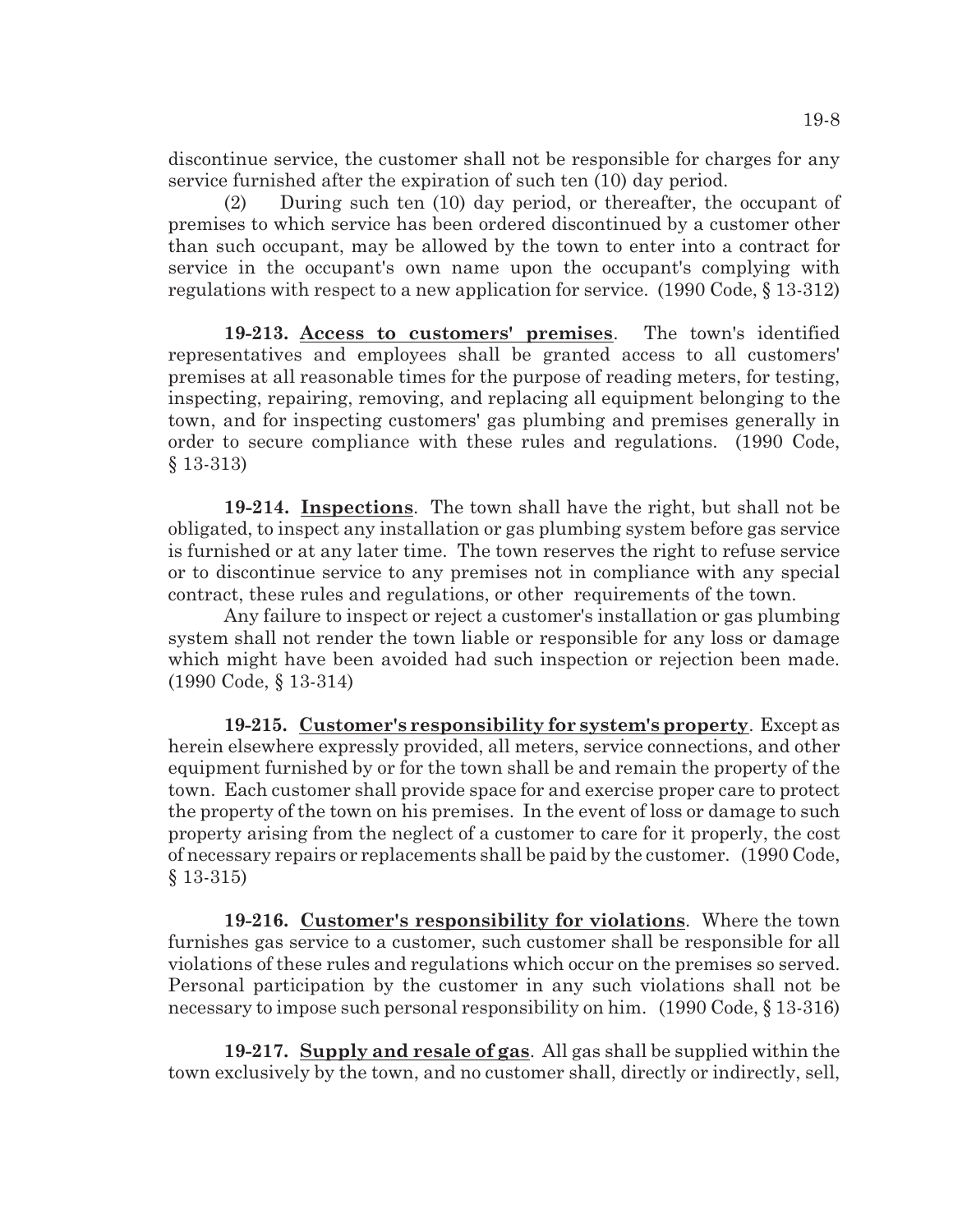sublet, assign, or otherwise dispose of the gas or any part thereof except with written permission from the town. (1990 Code, § 13-317)

**19-218. Unauthorized use of or interference with gas supply**. No person shall turn on or turn off any of the town's gas, valves, or controls without permission or authority from the town. (1990 Code, § 13-318)

**19-219. Damages to property due to gas pressure**. The town shall not be liable to any customer for damages caused to his gas plumbing or property by high pressure, low pressure, or fluctuations in pressure in the town's gas mains. (1990 Code, § 13-319)

**19-220. Liability for cutoff failures**. The town's liability shall be limited to the forfeiture of the right to charge a customer for gas that is not used but is received from a service line under any of the following circumstances:

(1) After receipt of at least ten (10) days' written notice to cut off a gas service, the town has failed to cut off such service.

(2) The town has attempted to cut off a service but such service has not been completely cut off.

(3) The town has completely cut off a service but subsequently the cutoff develops a leak or is turned on again so that gas enters the customer's pipes from the town's main.

Except to the extent stated above, the town shall not be liable for any loss or damage resulting from cutoff failures. If a customer wishes to avoid possible damage for cutoff failures, the customer shall rely exclusively on privately owned cutoffs and not on the town's cutoff. (1990 Code, § 13-320)

**19-221. Restricted use of gas**. In times of emergencies or in times of gas shortage, the town reserves the right to restrict the purposes for which gas may be used by a customer and the amount of gas which a customer may use. (1990 Code, § 13-321)

**19-222. Interruption of service**. The town will endeavor to furnish continuous gas service, but does not guarantee to the customer any fixed pressure or continuous service. The town shall not be liable for any damages for any interruption of service whatsoever.

In connection with the operation, maintenance, repair, and extension of the municipal gas system, the gas supply may be shut off without notice when necessary or desirable, and each customer must be prepared for such emergencies. The town shall not be liable for any damages from such interruption of service or for damages from the resumption of service without notice after any such interruption. (1990 Code, § 13-322)